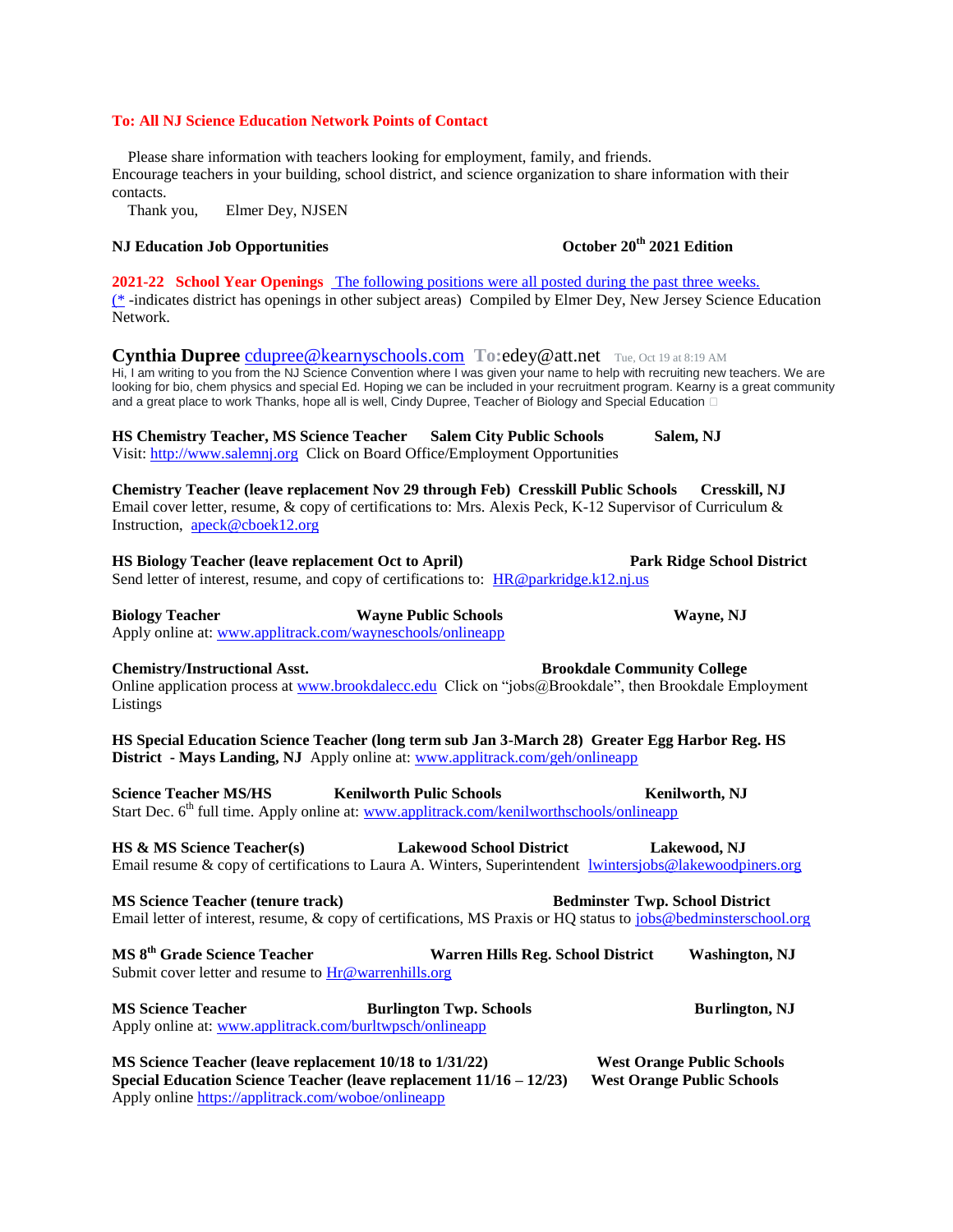**MS Science Teacher Manalapan-Englishtown Reg. School District Englishtown, NJ** Apply online: [www.applitrack.com/mers/onlineapp](http://www.applitrack.com/mers/onlineapp) **5 th Grade Science/6th Grade ELA Teacher (leave replacement long term) Newton Public Schools Newton, NJ** Visit<https://newtonnj.tedk12.com/hire/index.aspx> **Science Teacher(s) Grades 6-7 (2), Grades 4-5 (2) LEAP Academy University Charter School Camden, NJ** Experience with Special Education population in Urban setting preferred. Email application to: Principal Kaitlyn McWilliams [KMcWilliams@leap.rutgers.edu](mailto:KMcWilliams@leap.rutgers.edu) **MS Science Teacher Trenton Public Schools Trenton, NJ** Apply online at: [www.applitrack.com/trenton/onlineapp](http://www.applitrack.com/trenton/onlineapp) **MS Science Teacher (leave replacement) Livingston Public Schools Livingston, NJ Teacher of Students with Disabilities HQ Science or Math Livingston Public Schools** Apply online at: [www.applitrack.com/livingston/onlineapp](http://www.applitrack.com/livingston/onlineapp) **MS Science Teacher Hamilton Twp. Atlantic County Mays Landing, NJ** Apply online: [www.applitrack.com/hamiltonnj/onlineapp](http://www.applitrack.com/hamiltonnj/onlineapp) Upload letter of interest, resume, certifications, praxis scores, and two letters of professional reference. **MS Science Teacher (leave replacement) Garfield Public Schools Garfield, NJ** Visit [http://www.gboe.org](http://www.gboe.org/) **MS Science Teacher (grade 6) Franklin Twp. Middle School Somerset, NJ** Visit[: https://franklinboe.tedk12.com/hire/viewjob.aspx?JobID=285](https://franklinboe.tedk12.com/hire/viewjob.aspx?JobID=285) **MS Science Teacher (leave replacement Nov-March) Phillipsburg Public Schools Phillipsburg, NJ** Apply online at: [www.applitrack.com/pburgsd/onlineapp](http://www.applitrack.com/pburgsd/onlineapp) **MS Science Teacher Englewood Public Schools Englewood, NJ** Apply online at: [www.applitrack.com/englewood/onlineapp](http://www.applitrack.com/englewood/onlineapp) **MS Science Teacher (long term substitute) Hanover Twp. Public Schools Whippany, NJ** Email resume, letter of interest, & copy of certifications to: Michael J. Wasko, Superintendent, [jobs@HTBOE.org](mailto:jobs@HTBOE.org) **MS Science Teacher Lopatcong Twp. School District Phillipsburg, NJ** Email: letter of interest, resume, and copy of certifications to Dr Debra Mercora, Superintendent, put Science Teacher in the subject line. [mercorad@lopatcongschool.org](mailto:mercorad@lopatcongschool.org) **Elementary Teacher (full time leave replacement) Netcong Elementary School Netcong, NJ** Visit [www.netcongschool.org](http://www.netcongschool.org/) for more information. **Elementary Teacher (leave replacement 1/3/22-5/20/22) Dumont Public Schools Dumont, NJ** Email application to Dr. Maria Poidomani, Superintendent, [epoidomani@dumontnj.org](mailto:epoidomani@dumontnj.org) **Elementary Teacher with Special Ed certification Egg Harbor City Public School District**  Send application to Adrienne Shulby, Superintendent, Egg Harbor City Public Schools District, 738 Havana Ave., Egg harbor City, NJ, 08215 - Include letter of interest, resume, copy of certifications, and 3 letters of reference. Visit [www.eggharborschools.com](http://www.eggharborschools.com/) **\*\*\*\*\*\*\*\*\*\*\*\*\*\*\*\*\*\*\*\*\*\*\*\*\*\*\*\*\*\*\*\*\*\*\*\*\*\*\*\*\*\*\*\*\*\*\*\*\*\*\*\*\*\*\*\*\*\*\*\*\*\*\*\*\*\*\*\*\*\*\*\*\* For Job Searches and Openings in other disciplines, grade levels, and administration openings search**: